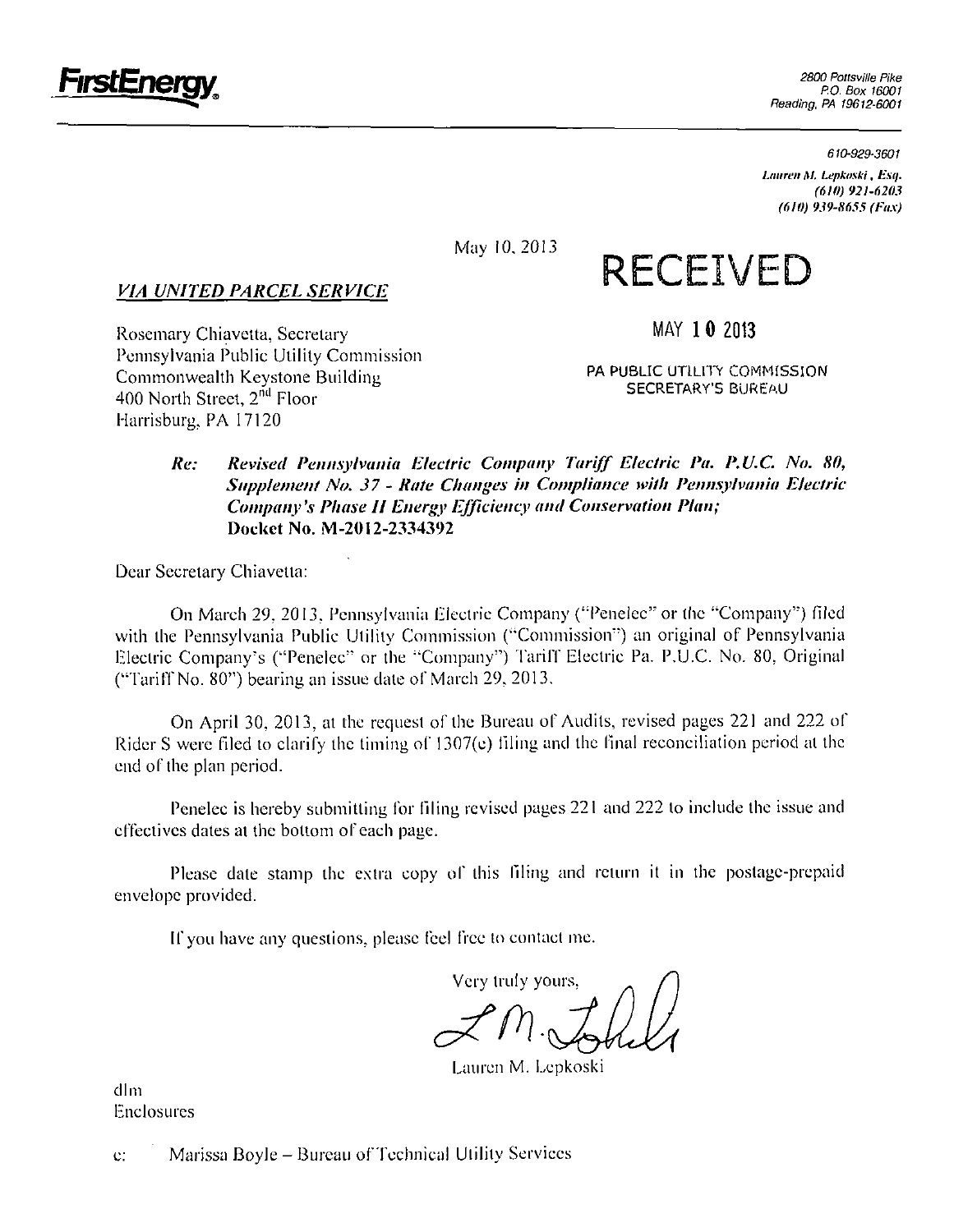#### RIDERS

#### Rider S (conlinued)

- 1. Phase II EE&C-C Computational Period The 12-month period of June 1 through May 31.
- 2. Phase II EE&C-C Initial Reconciliation Period June 1, 2013 through March 31, 2014 for the initial period of the rider.
- 3. Phase II EE&C-C Reconciliation Period The 12-month period ending March 31 each year thereafter, except for the Initial Reconciliation Period, for the duration of this rider.
- 4. Peak Load Contribution ("PLC") A Customer's contribution to the Company's transmission zone normalized summer peak load, as estimated by the Company in accordance with PJM rules and requirements.
- 5. Final Reconciliation Al the conclusion of the accumulation of all approved program costs outlined in this rider on September 30, 2016, a final reconciliation of actual program costs and actual revenues received shall be completed. The final Phase II EE&C-C rate reflecting the Final Reconciliation shall be effective January 1, 2017.

The Company will submit to the Commission by May 1 of each year starting May 1, 2014: (1) a reconciliation between actual Phase II EE&C-C revenues and actual Phase II EE&C-C costs Ihrough March of that year, as adjusted for removal of gross receipts tax; (2) any adjustment lo the forecasted Phase II EE&C-C revenues anticipated to be billed during April through May of lhat year, as adjusled for removal of gross receipts lax; (3) any adjustment to the Phase II EE&C costs based upon actual costs incurred through March and any revised estimates for future months (including, but not limited to, re-evaluation or re-design of Phase II EE&C Programs and re-allocation of Phase II EE&C Program Costs to the designated Rate Schedules), subject to the amount permitted to be recovered under 66 Pa.C.S. § 2806.1; (4) the subsequent effect of the EE&C cost adjustment, Billing Unit forecast update, and reconciliation to the Phase II EE&C-C rales adjusted for gross receipts lax, and levelized over the period of the upcoming June 1 and continuing through the following May  $31$ ; (5) the Phase II EE&C budget estimate for the forthcoming annual calculation period (June I through May 31) by rate class; and (6) any other changes or adjustments approved by the Commission pertaining to Ihe implementation of the Phase II EE&C Plan.



## MAY 10 2013

PA PUBLIC UTILITY COMMODERA SECRETARY'S BUREAU.

Issued: March 29, 2013 Effective: June 1,2013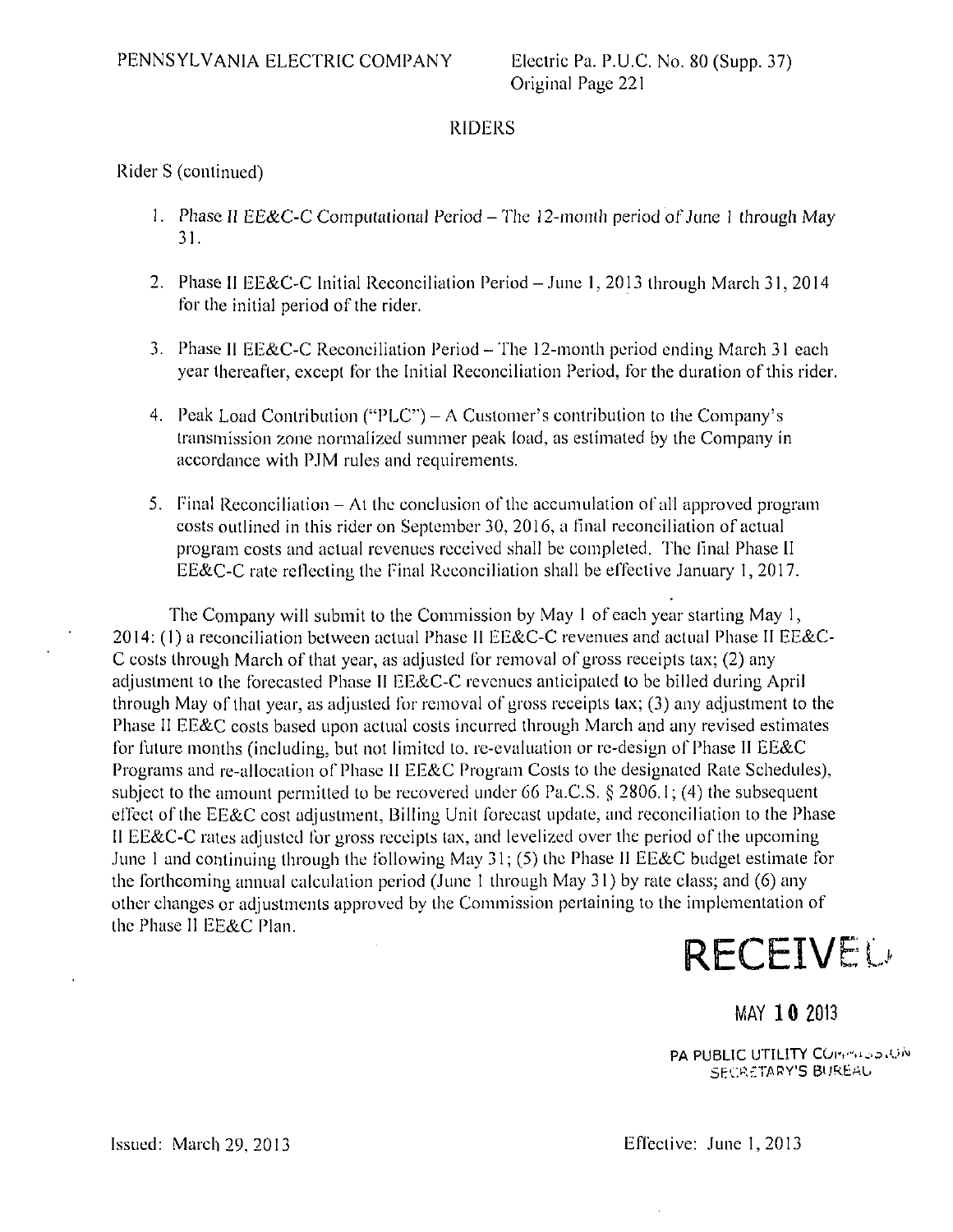#### RIDERS

Rider S (continued)

At the conclusion of the duration of this reconciliation rider, the Company is authorized lo recover or refund any remaining amounts not reconciled al that time under such mechanism as approved by the Commission. The Company will continue lo accumulate all approved program costs for Phase II until September 30, 2016. A Pinal Reconciliation will be performed by rate class, comparing actual program costs wilh aclual revenues received from Phase II EE&C-C rales. Any over-collection will be refunded to customers and any under-collection will be charged to customers through Phase II EE&C-C rate to be effeclive January 1, 2017, until all amounts determined by the Final Reconciliation have been collected or refunded.

Upon determination thai the Phase II EE&C-C rates, if left unchanged, would result in material over or under-collection of all recoverable costs incurred or expected to be incurred by Cuslomer Class, the Company may request thai the Commission approve one or more interim revisions to the Phase II EE&C-C rates to become effective ten (10) days from the date of filing, unless otherwise ordered by the Commission.

The Company shall file an annual report of collections under this rider by April 30lh of each year until the conclusion of this rider.

At the conclusion of the duration of this rider, the Company is authorized to recover or refund any remaining amounts not reconciled at lhat lime under such mechanism as approved by the Commission.

Application of the Phase II EE&C-C rales shall be subject to annual review and audit by the Commission.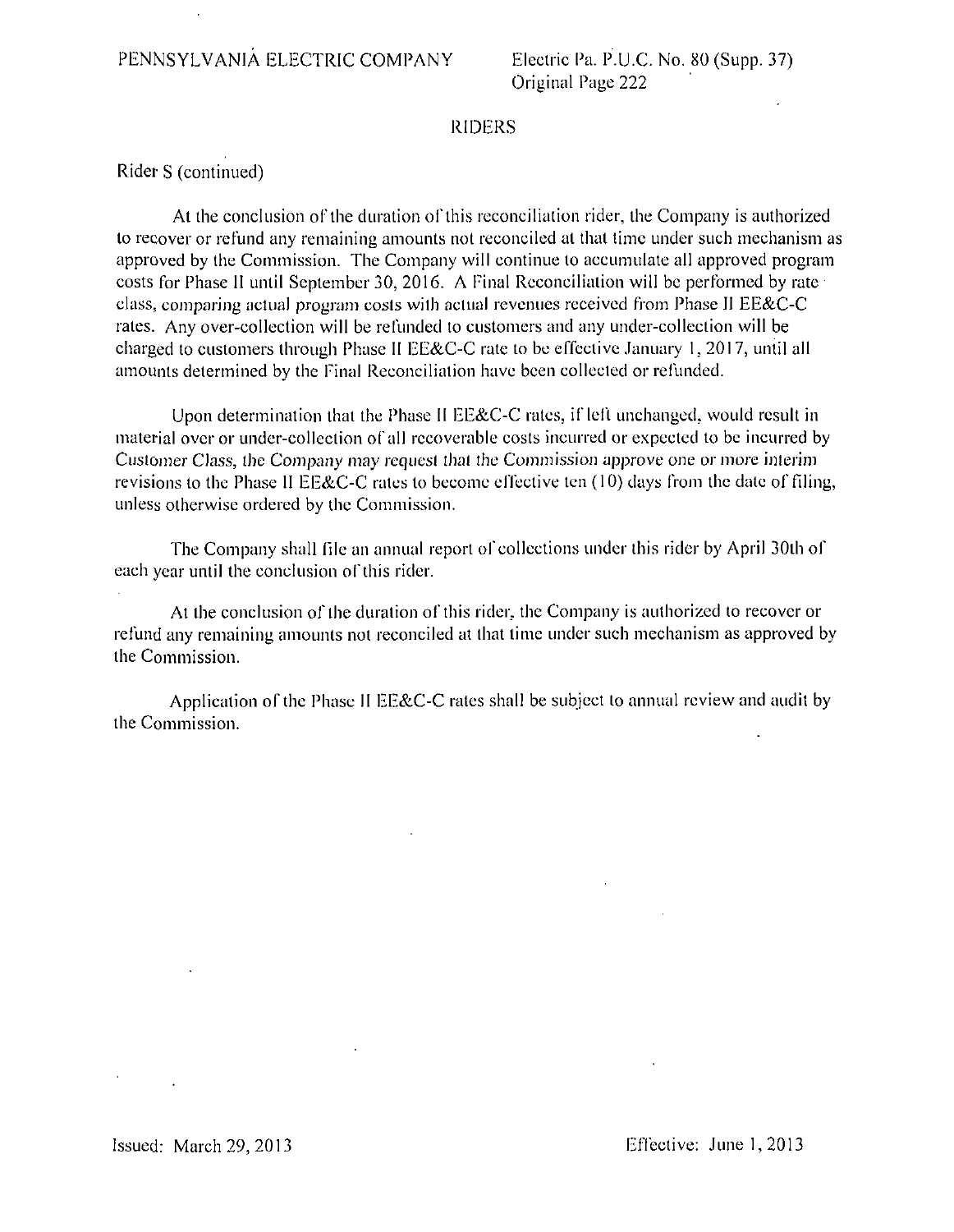#### **BEFORE THE PENNSYLVANIA PUBLIC UTILITY COMMISSION**

| <b>Revised Pennsylvania Electric Company</b> | ÷ |
|----------------------------------------------|---|
| Tariff Electric Pa. P.U.C. No. 80,           |   |
| Supplement No. 37 - Rate Changes in          | ÷ |
| <b>Compliance with Pennsylvania Electric</b> | : |
| Company's Phase II Energy Efficiency and     | ÷ |
| <b>Conservation Plan</b>                     |   |

**DocketNo. M-2012-2334392** 

#### **CERTIFICATE OF SERVICE**

I hereby certify lhal I have this day served a true copy of the foregoing document upon the parties listed below in accordance with the requirements of § 1.54 (relating to service by a party).

Via electronic mail and first class mail, as follows:

Daniel Asmus Office of Small Business Advocate Commerce Building 300 North Second Street, Suite 1102 Harrisburg, PA 17101 dasmus@pa.gov

Henry S. Geller Patrick M. Cicero Pa Utility Law Project 118 Locust Street Harrisburg, PA 17101  $pulp@palegalaid.net$ 

Susan B. Bruce Charis Mincavage Vasiliki Karandrikas Teresa K. Schmittberger McNees Wallace & Nurick LLC 100 Pine Street P. O. Box 1166 Harrisburg, PA 17108-1166 sbruce@mwn.com cmincavage@mwn.com tschmiltberger@mwn.com

Candis Tunilo Christy Appleby Office of Consumer Advocate 555 Walnut Street 5lh floor, Forum Place Harrisburg, PA 17101-1923 ctunilo@paoea.org eappleby@paoca.org

Heather M. Langeland, Staff Attorney PennFuture 200 First Avenue, Suite 200 Pittsburgh, PA 15222 langeland@pcnnfulure.com

Derrick Price Williamson Barry A. Naum Spilman, Thomas & Battle, PLLC 1100 Bent Creek Boulevard, Suite 101 Mechanicsburg, PA 17050 dwilliamson@spilmanlaw.com bnaum@spilmanlaw.com

# **RECEIVED**

#### MAY 1 0 2013

PA PUBLIC UTJLITY COMMISSION SECRETARY'S BUREAU

ł,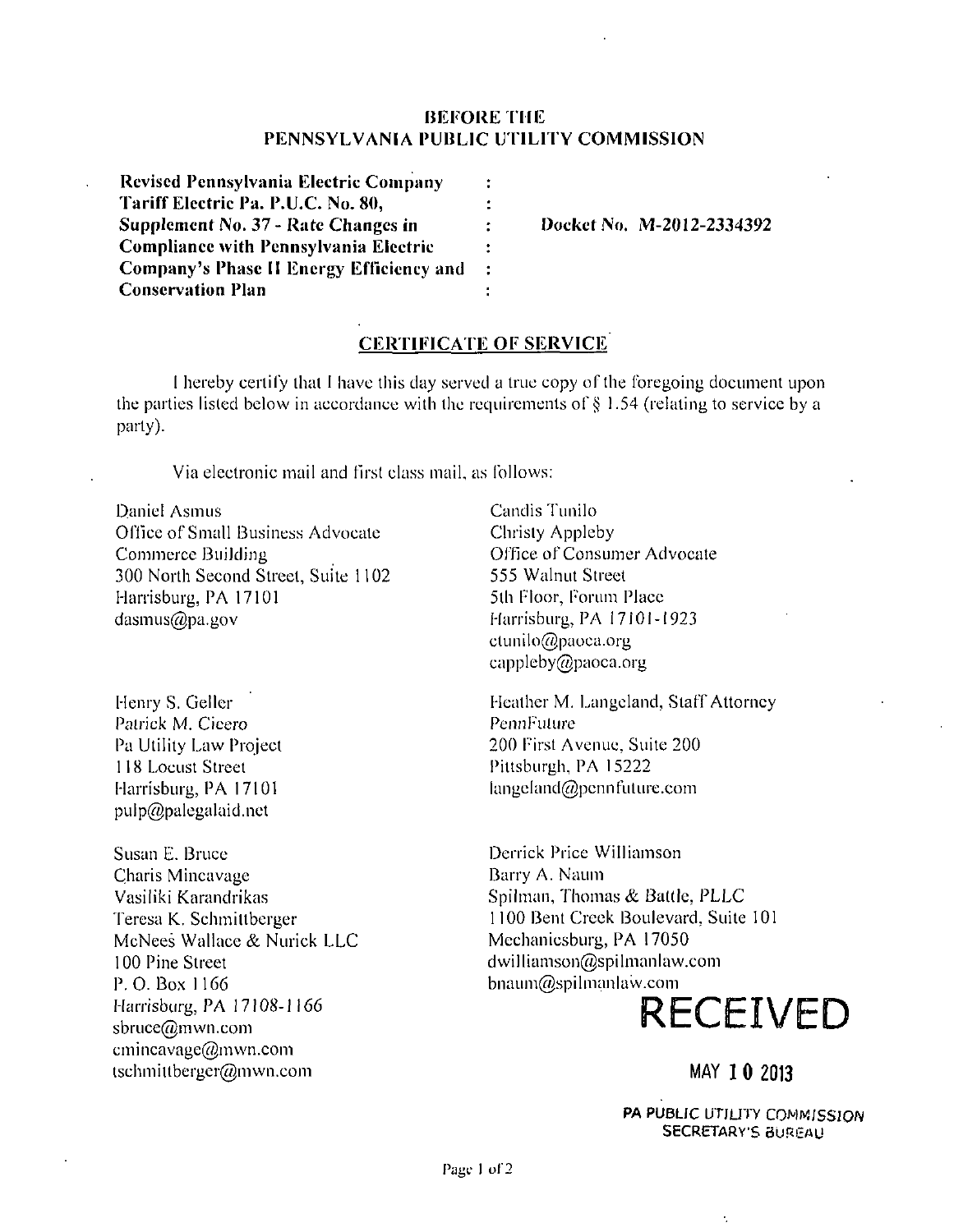Julia A. Conover Hawke McKeon & Sniscak LLP P. 0. Box 1778 100 North Tenth Street Harrisburg, PA 17101 Jaconover@hmslegal.com

Thomas Sniscak Hawke McKeon & Sniscak LLP P. 0. Box 1778 100 North Tenth Street Harrisburg, PA 17101 tjsniscak@hmslegal.com

Jeffrey J. Norton Eckert Seamans Cherin & Mellott LLC 213 Market Street, 8lh Floor Harrisburg, PA 17101 jnorton@eckerlseamans.com

Mark C. Morrow Chief Regulatory Counsel UG1 Corporation 460 North Gulph Road King of Prussia, PA 19406 morrowm@ugicorp.com

Joseph L. Vullo Burke Vullo Reilly Roberts 1460 Wyoming Avenue Forty Fort, PA 18704 jlvullo@aol.com

Robert Kneeht Industrial Economics 2067 Massachusetts Avenue Cambridge, MA 02140 rdk@indecon.com

 $\not\preceq$  /  $\vee$ 

Date: May 10,2013

Lauren M. Lepkoski Attorney No. 94800 FirstEnergy Service Company P. 0. Box 16001 2800 Pottsville Pike Reading, PA 19612-6001 (610) 921-6203 llepkoski@firstenergycorp.com

Counsel for Pennsylvania Electric Company